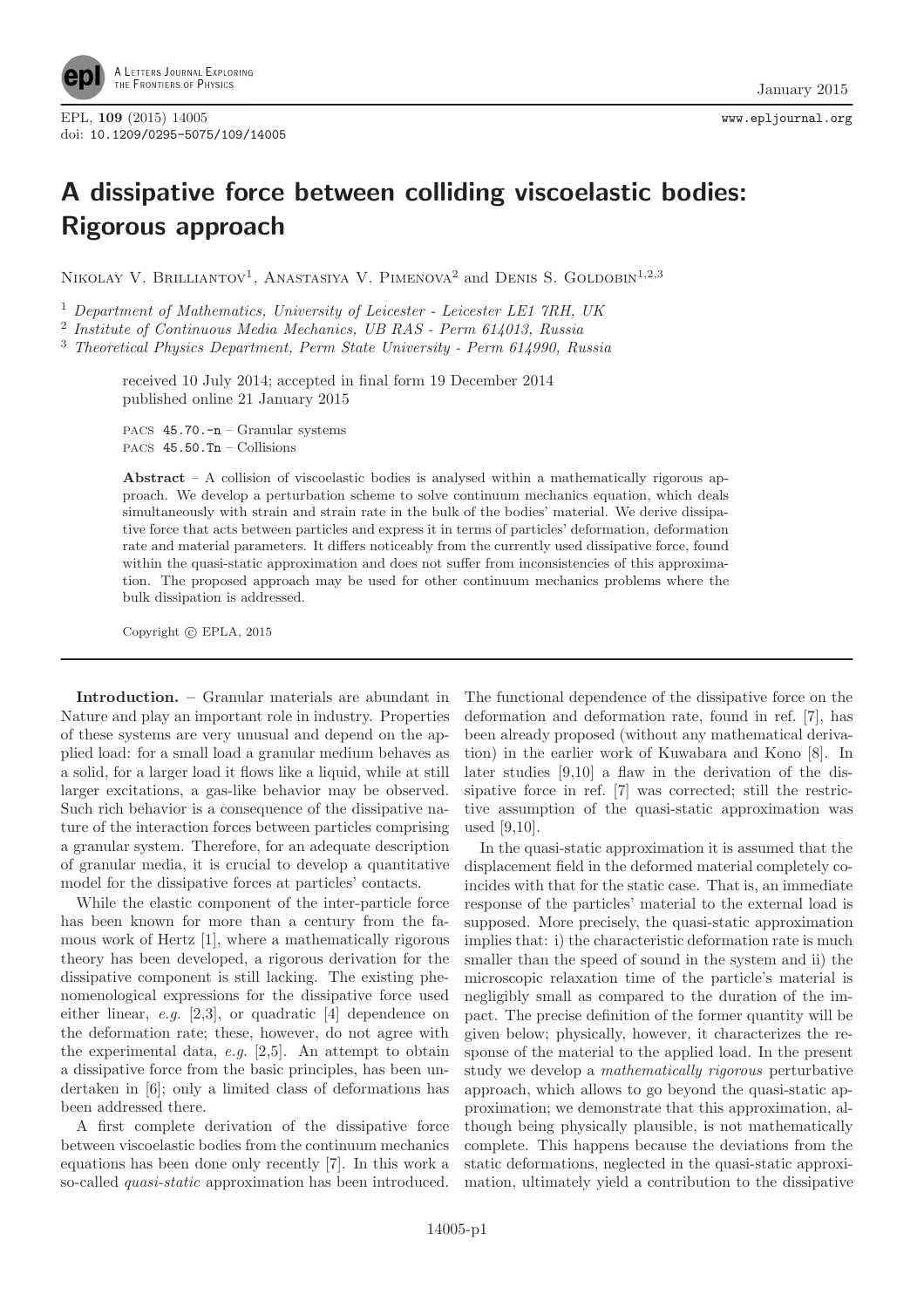force, comparable to the force itself in this approximation. The proposed approach may be also used to analyze other time-dependent impact problems.

Perturbation scheme for the continuum mechanics equation. – To find a force acting between the bodies in a contact with a given deformation at their surfaces, one needs to solve continuum mechanics equation for the stress tensor. Integration of the obtained stress over the contact area yields the inter-particle force. The contact mechanics equation, that is, the equation of motion for a body material, generally reads, e.g. [11],

$$
\rho \ddot{\mathbf{u}} = \nabla \cdot \hat{\sigma} = \nabla \cdot (\hat{\sigma}^{el} + \hat{\sigma}^v), \tag{1}
$$

where  $\rho$  is the material density,  $\mathbf{u} = \mathbf{u}(\mathbf{r})$  is the displacement field in a point **r** and  $\hat{\sigma}$  is the stress tensor, comprised of the elastic  $\hat{\sigma}^{el}$  and viscous  $\hat{\sigma}^v$  parts. The elastic stress linearly depends on the strain tensor  $u_{ij} = \frac{1}{2} (\nabla_i u_j + \nabla_j u_i)$  [11],

$$
\sigma_{ij}^{el}(\mathbf{u}) = 2E_1 \left( u_{ij} - \frac{1}{3} \delta_{ij} u_{ll} \right) + E_2 \delta_{ij} u_{ll};\tag{2}
$$

correspondingly, the viscous stress depends on the strain rate tensor [11]:

$$
\sigma_{ij}^v(\dot{\mathbf{u}}) = 2\eta_1 \left( \dot{u}_{ij} - \frac{1}{3} \delta_{ij} \dot{u}_{ll} \right) + \eta_2 \delta_{ij} \dot{u}_{ll}. \tag{3}
$$

Here  $E_1 = \frac{Y}{2(1+\nu)}, E_2 = \frac{Y}{3(1-2\nu)}, \text{ with } Y \text{ and } \nu \text{ being,}$ respectively, the Young modulus and Poisson ratio, and  $\eta_1$  and  $\eta_2$  are, respectively, shear and bulk viscosities of the bodies' material;  $i, j, l$  denote Cartesian coordinates and Einstein's summation rule is applied.

Let us estimate the magnitude of the different terms in eq. (1). This may be easily done using the dimensionless units. For the length scale we take  $R$ , which corresponds to the characteristic size of colliding bodies, while for the time scale we use the collision duration  $\tau_c$ . Then  $v_0 = R/\tau_c$  is the characteristic velocity at the impact. Taking into account that differentiation with respect to a coordinate yields for dimensionless quantities the factor  $1/R$  and with respect to time the factor  $1/\tau_c$ , we obtain

$$
\nabla \sigma^v \sim \lambda_1 \, \nabla \sigma^{el}, \qquad \lambda_1 = \tau_{rel} / \tau_c, \qquad (4)
$$

$$
\rho \ddot{u} \sim \lambda_2 \nabla \sigma^{el}, \qquad \lambda_2 = v_0^2/c^2. \tag{5}
$$

Here  $c^2 = Y/\rho$  and  $\tau_{rel} = \eta/Y$  characterize, respectively, the speed of sound and the microscopic relaxation time in the material and  $\eta \sim \eta_1 \sim \eta_2$  [7]. Hence, the term associated with the viscous stress is smaller by factor  $\lambda_1$ than the one corresponding to the elastic stress, while the term associated with the inertial effects is smaller by the factor  $\lambda_2$ .

Neglecting terms, of the order of  $\lambda_1$  and  $\lambda_2$ , that is, the terms  $\nabla \sigma^v$  and  $\rho \ddot{u}$ , eq. (1) simplifies to

$$
\nabla \cdot \hat{\sigma}^{el}(\mathbf{u}) = 0,\tag{6}
$$



Fig. 1: (Colour on-line) Collision of a visco-elastic sphere of radius  $R$  with undeformable plane. Here  $a$  is the radius of the contact zone and  $\xi$  is the deformation. The contact plane is located at  $z = 0$ .

which yields the static displacement field  $\mathbf{u} = \mathbf{u}(\mathbf{r})$ . This approximation corresponds to the quasi-static approximation, used in the literature [7,9,10,12,13]. Neglecting terms of the order  $\lambda_2$  but keeping terms of the order of  $\lambda_1$  yields

$$
\nabla \cdot \hat{\sigma} = \nabla \cdot (\hat{\sigma}^{el}(\mathbf{u}) + \hat{\sigma}^{v}(\dot{\mathbf{u}})) = 0.
$$
 (7)

Physically, the above equation describes the over-damped motion of a material when the inertial effects, proportional to  $\lambda_2$ , are negligible; the excitation of elastic waves in this case may be ignored. Such conditions are important for many applications, especially for slow collisions.

To go beyond the quasi-static approximation one has to solve eq. (7) which contains both the displacement field **u** as well as its time derivative,  $\dot{u}$ . Equation (7) needs to be supplemented by the boundary conditions. These correspond to vanishing stress on the free surface of the bodies and given displacement u at the contact area. For simplicity we consider here a collision of a sphere of radius R with a hard undeformable plane located at  $z = 0$ , fig. 1. The generalization for a contact of two arbitrary convex bodies of different materials is straightforward, but leads to cumbersome notations; it will be addressed elsewhere [14]. Let  $\xi = R - z_0$  be the deformation, where  $z<sub>O</sub>$  is the z-coordinate of the center of mass of the sphere, then the z-component of the displacement on the contact plane reads for small deformations [11]

$$
u_z(x,y) = \xi - \frac{1}{2R}(x^2 + y^2).
$$
 (8)

In a vast majority of applications  $\lambda_1 = \tau_{rel}/\tau_c \ll 1$ , which implies that the viscous stress is small as compared to the elastic stress. This allows to solve eq. (7) perturbatively, as a series in a small parameter  $\lambda_1 \propto \eta$ . Here we follow the standard perturbation scheme, e.g. [15]: To notify the order of different terms, we introduce a "technical" small parameter  $\lambda$ , which at the end of computations is to be taken as unity. Hence one can write

$$
\mathbf{u}(\mathbf{r}) = \mathbf{u}^{(0)}(\mathbf{r}) + \lambda \mathbf{u}^{(1)}(\mathbf{r}) + \lambda^2 \mathbf{u}^{(2)}(\mathbf{r}) + \dots \tag{9}
$$

and

$$
\hat{\sigma} = \hat{\sigma}^{el} + \lambda \hat{\sigma}^v. \tag{10}
$$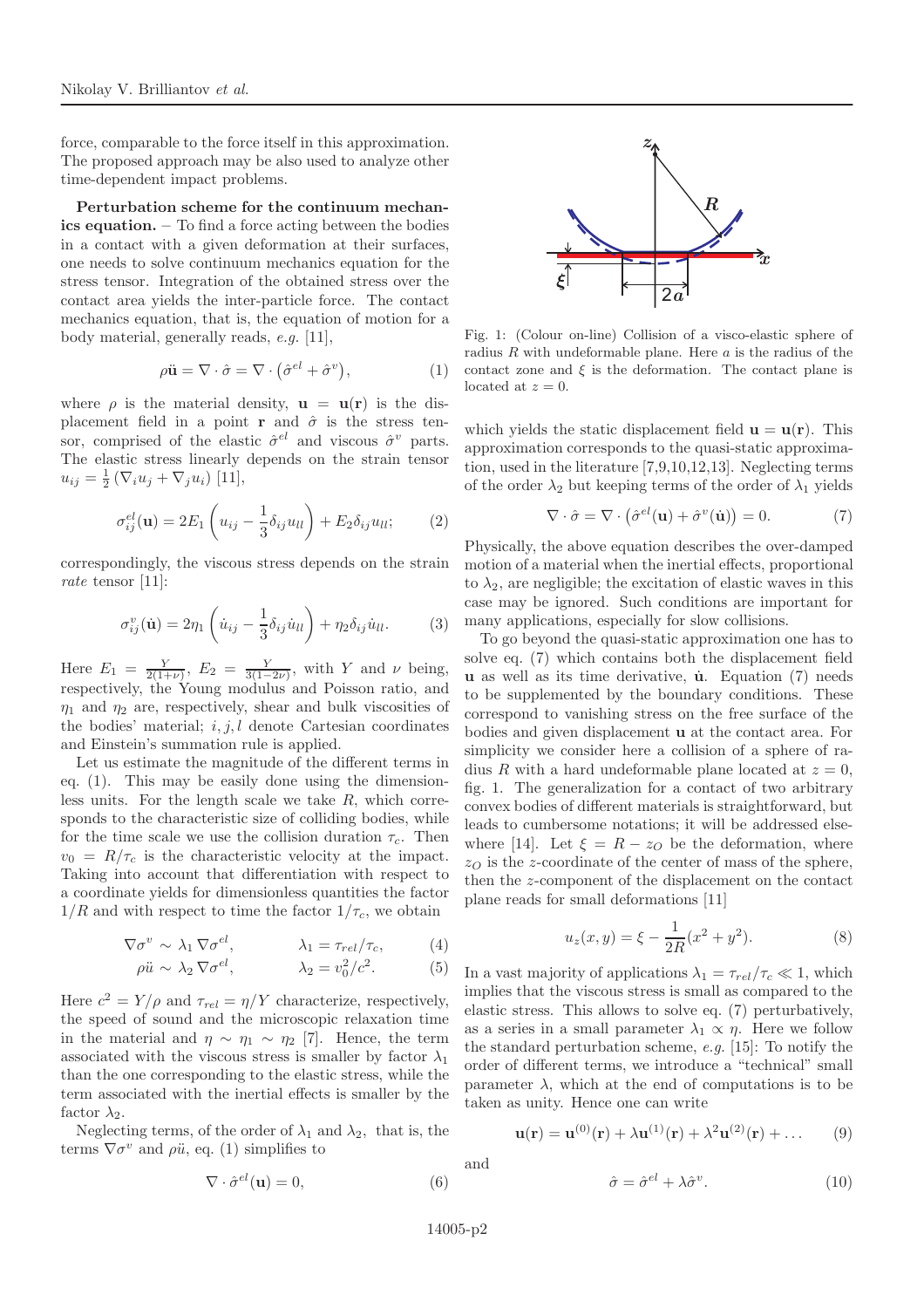Substituting eqs. (9) and (10) into eq. (7) and collecting terms of the same order in  $\lambda$  yields a hierarchic set of equations. The zero-order equation reads

$$
\nabla \cdot \hat{\sigma}^{el} \left( \mathbf{u}^{(0)} \right) = 0, \qquad (11)
$$

$$
u_z^{(0)} \Big|_{z=0} = \xi - \frac{1}{2R} (x^2 + y^2).
$$

The first-order (that is, proportional to  $\lambda$ ) equation is

$$
\nabla \cdot \left( \hat{\sigma}^{el}(\mathbf{u}^{(1)}) + \hat{\sigma}^{v}(\mathbf{u}^{(0)}) \right) = 0, \qquad (12)
$$

$$
u_z^{(1)} \Big|_{z=0} = 0,
$$

and so on, where the expressions for  $\hat{\sigma}^{el}$  and  $\hat{\sigma}^v$  are given by eqs. (2) and (3). In all these equations the stress tensor vanishes on the free surface. Note that in the proposed perturbation scheme, only the zero-order equation (11) has non-zero boundary conditions, corresponding to the boundary conditions (8) of the initial problem; all other high-order perturbation equations have homogeneous boundary conditions. Such partition of the boundary conditions is justified due to the linearity of the problem.

The zero-order solution  $\mathbf{u}^{(0)}$  of eq. (11) of the above perturbative approach is to be substituted into eq. (12) to find the first-order solution  $\mathbf{u}^{(1)}$ , which may be further used to obtain  $\mathbf{u}^{(2)}$  from the second-order equation, etc. Hence the series

$$
\hat{\sigma} = \hat{\sigma}^{(0)} + \lambda \hat{\sigma}^{(1)} + \lambda^2 \hat{\sigma}^{(2)} + \dots \tag{13}
$$

is generated, where  $\hat{\sigma}^{(0)} = \hat{\sigma}^{el \, (0)} = \hat{\sigma}^{el} \, (\mathbf{u}^{(0)})$  is the zeroorder term,  $\hat{\sigma}^{el}$ <sup>(1)</sup> =  $\hat{\sigma}^{el}$  (**u**<sup>(1)</sup>) and  $\hat{\sigma}^{v}$ <sup>(1)</sup> =  $\hat{\sigma}^{v}$  (**u**<sup>(0)</sup>) are the first-order terms,  $\hat{\sigma}^{el}$ <sup>(2)</sup> =  $\hat{\sigma}^{el}$  (**u**<sup>(2)</sup>) is the secondorder term with respect to  $\lambda_1 \propto \eta$ , etc.

Zero-order solution. Hertz theory. – To illustrate the approach we start with the zero-order equation (11). It corresponds to the quasi-static approximation (6), which solution is known. In the above notations eq. (11) reads

$$
\nabla_j \sigma_{ij}^{el \ (0)} = E_1 \Delta u_i^{(0)} + \left( E_2 + \frac{1}{3} E_1 \right) \nabla_i \nabla_j u_j^{(0)} = 0. \tag{14}
$$

To solve eq. (14) we use the approach of ref. [11] and write the solution as

$$
\mathbf{u}^{(0)} = f^{(0)} \mathbf{e}_z + \nabla \varphi^{(0)}, \tag{15}
$$

where  $\varphi^{(0)} = K^{(0)} z f^{(0)} + \psi^{(0)}$ ,  $K^{(0)}$  is some constant to be found and  $f^{(0)}$  and  $\psi^{(0)}$  are unknown harmonic functions  $(\Delta f^{(0)} = 0$  and  $\Delta \psi^{(0)} = 0)$ . We assume the lack of tangential stress at the interface, which is,  $e.g.,$  fulfilled when the bodies at contact are of the same material. Physically, the substitute (15) is dictated by the symmetry of the problem: The main displacement of the material occurs along z-axes. Taking into account that

$$
\Delta \mathbf{u}^{(0)} = \Delta \nabla \varphi^{(0)} = 2K^{(0)} \nabla \frac{\partial f^{(0)}}{\partial z}
$$
 (16)

and

$$
\nabla \cdot \mathbf{u}^{(0)} = (1 + 2K^{(0)}) \frac{\partial f^{(0)}}{\partial z},\tag{17}
$$

as follows from eq. (15), we recast eq. (14) into the form

$$
\nabla_j \sigma_{ij}^{el(0)} = \left[ 2E_1 K^{(0)} + (1 + 2K^{(0)}) \left( E_2 + \frac{E_1}{3} \right) \right] \nabla_i \frac{\partial f^{(0)}}{\partial z} = 0, \quad (18)
$$

which implies (for non-zero  $f^{(0)}$ ) that

$$
K^{(0)} = -\frac{1}{2} \frac{3E_2 + E_1}{3E_2 + 4E_1}.
$$
 (19)

Consider now the boundary condition for the stress tensor. Obviously, on the free boundary all components of the stress vanish. In the contact region, located at the surface,  $z = 0$ , the tangential components of the stress tensor  $\sigma_{zx}$ and  $\sigma_{zu}$  vanish as well, while the normal component of the stress tensor equals (up to the sign) the normal component of the external pressure  $P_z^{(0)}$ , e.g. [11]

$$
\sigma_{zx}^{el(0)}\Big|_{z=0} = 0; \quad \sigma_{zy}^{el(0)}\Big|_{z=0} = 0; \quad \sigma_{zz}^{el(0)}\Big|_{z=0} = -P_z^{(0)}.
$$
\n(20)

Using eq. (2) for the elastic part of the stress tensor, together with the displacement vector (15) we recast the boundary conditions (20) into the form

$$
\frac{\partial}{\partial x} \left( \frac{3E_1}{4E_1 + 3E_2} f^{(0)} + 2 \frac{\partial \psi}{\partial z} \right) \Big|_{z=0} = 0, \tag{21}
$$

$$
\frac{\partial}{\partial y} \left( \frac{3E_1}{4E_1 + 3E_2} f^{(0)} + 2 \frac{\partial \psi}{\partial z} \right) \Big|_{z=0} = 0, \tag{22}
$$

$$
\frac{\partial}{\partial z} \left( \frac{3E_1}{4E_1 + 3E_2} f^{(0)} + 2 \frac{\partial \psi}{\partial z} \right) \Big|_{z=0} = -\frac{P_z^{(0)}}{E_1}.
$$
 (23)

From eqs. (21) and (22) there follows the relation between  $f^{(0)}$  and  $\frac{\partial \psi}{\partial z}$  at  $z = 0$ :

$$
\left. \left( \frac{\partial \psi}{\partial z} + \frac{3}{2} \frac{E_1}{4E_1 + 3E_2} f^{(0)} \right) \right|_{z=0} = \text{const} = 0. \tag{24}
$$

The constant in the above relation equals zero, since it holds true independently of the coordinate that is, also at infinity; at infinity, however, the deformation and thus the above functions vanish. Since  $f^{(0)}$ ,  $\psi$  and  $\partial \psi / \partial z$  are harmonic functions, the condition that their linear combination vanishes on the boundary, eq. (24), implies that this combination is zero in the total domain, that is,

$$
\frac{\partial \psi}{\partial z} = -\frac{3}{2} \frac{E_1}{4E_1 + 3E_2} f^{(0)}.
$$
 (25)

Substituting the last relation into (23) yields

$$
\left. \frac{\partial f^{(0)}}{\partial z} \right|_{z=0} = -\frac{4E_1 + 3E_2}{E_1(E_1 + 3E_2)} P_z^{(0)}.\tag{26}
$$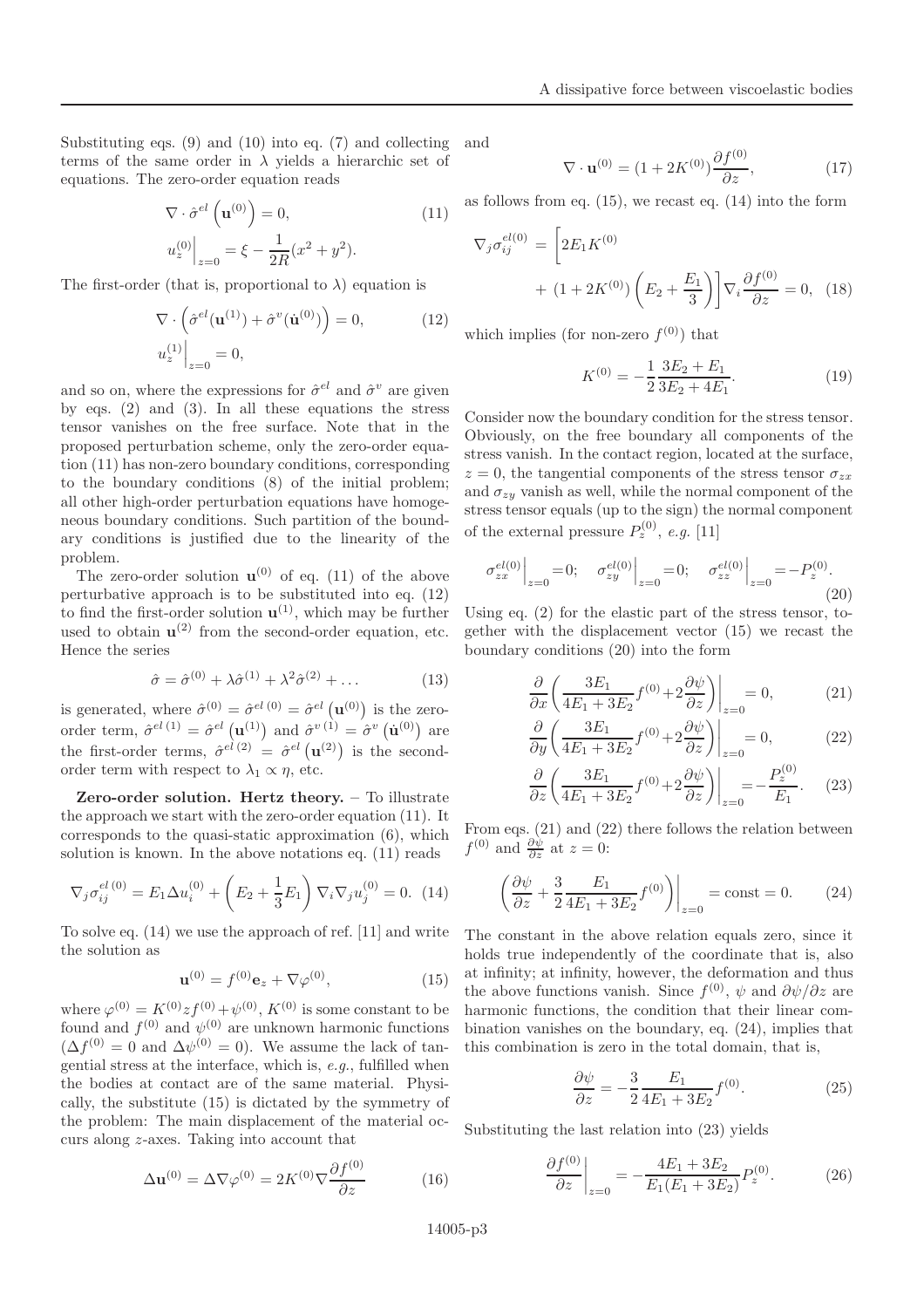Since  $f^{(0)}$  is a harmonic function, one can use the relation between the normal derivative of a harmonic function on a surface and its value in the bulk, as follows from the theory of harmonic functions (see,  $e.g., [11,16]$ ), hence we find

$$
f^{(0)}(\mathbf{r}) = \frac{4E_1 + 3E_2}{2\pi E_1(E_1 + 3E_2)} \iint_S \frac{P_z^{(0)}(x', y') \, dx' dy'}{|\mathbf{r} - \mathbf{r}'|}, \tag{27}
$$

where  $S$  is the contact area.

Using eq.  $(15)$  we can write the z-component of the zeroorder displacement at  $z = 0$  as

$$
u_z^{(0)}\Big|_{z=0} = (1 + K^{(0)}) f^{(0)}\Big|_{z=0} + \frac{\partial \psi}{\partial z}\Big|_{z=0},
$$

which together with (25) and the definition of  $K^{(0)}$  $(eq. (19))$  yields

$$
u_z^{(0)}\Big|_{z=0} = \frac{1}{2} f^{(0)}\Big|_{z=0}.
$$
 (28)

If we now express  $E_1$  and  $E_2$  in terms of  $\nu$  and Y, we obtain from eqs. (28), (27) and (20)

$$
u_z^{(0)}\Big|_{z=0} = -\frac{(1-\nu^2)}{\pi Y} \iiint_S \frac{\sigma_{zz}^{el(0)}(x', y', z=0) \, dx'dy'}{|\mathbf{r} - \mathbf{r}'|}.
$$
\n(29)

Equation (29) is a standard relation of the static continuum theory, e.g. [11]. Physically it relates the distribution of the normal displacement and normal stress at the contact zone. The distribution of the normal pressure there follows from the Hertz theory (see,  $e.g., [11]$ ):

$$
-\sigma_{zz}^{el(0)}\Big|_{z=0} = P_z^{(0)} = \frac{2Y}{\pi R(1-\nu^2)}\sqrt{a^2 - (x^2 + y^2)},\tag{30}
$$

where  $a$  is the radius of the contact circle. Substituting eq. (30) into (29) and performing integration over the contact zone we obtain, as expected, the displacement (8). Moreover, since  $\xi = u_z^{(0)}(x=0, y=0) \Big|_{z=0}$ , we find the relation between deformation and the radius of the contact circle,  $\xi = a^2/R$ . Integrating the stress (30) over the contact we obtain the elastic Hertzian force, e.g. [11]:

$$
F_H = F_z^{el(0)} = B\xi^{3/2}, \qquad B = \frac{4Y\sqrt{R}}{3(1 - \nu^2)}.
$$
 (31)

Obviously, the zero-order terms refer to the static case and do not describe dissipation. As follows from the above discussion (see eq. (12)) there are two first-order terms,  $\hat{\sigma}^v(\dot{\mathbf{u}}^{(0)}) = \hat{\sigma}^{v(1)}$  and  $\hat{\sigma}^{el}(\mathbf{u}^{(1)}) = \hat{\sigma}^{el(1)}$ . The former one depends on the known zero-order solutions  $\mathbf{u}^{(0)}(\mathbf{r})$  and hence may be related to the zero-order stress  $\hat{\sigma}^{el(0)} = \hat{\sigma}^{el}(\mathbf{u}^{(0)})$  as

$$
\sigma_{ij}^{v(1)} = \frac{\eta_1}{E_1} \dot{\sigma}_{ij}^{el(0)} + \left(\eta_2 - \eta_1 \frac{E_2}{E_1}\right) (1 + 2K^{(0)}) \frac{\partial \dot{f}^{(0)}}{\partial z} \delta_{ij},\tag{32}
$$

where we use eqs.  $(2)$ ,  $(3)$  and  $(17)$ . If we now apply eq. (26) for  $\partial f^{(0)}/\partial z$  and eq. (19) for the constant  $K^{(0)}$ , we find the zz-component of this tensor at the contact plane,  $z = 0$ :

$$
\sigma_{zz}^{v(1)}(x, y, 0) = \alpha_0 \dot{\sigma}_{zz}^{el(0)}(x, y, 0),
$$
\n
$$
\alpha_0 = \frac{3\eta_2 + \eta_1}{3E_2 + E_1} = \frac{(2 + 2\nu)(1 - 2\nu)(3\eta_2 + \eta_1)}{3Y},
$$
\n(33)

where the definitions of  $E_1$  and  $E_2$  have been used.

The other first-order term,  $\hat{\sigma}^{el}(\mathbf{u}^{(1)}) = \hat{\sigma}^{el}{}^{(1)}$  depends on the first-order displacement  $\mathbf{u}^{(1)}(\mathbf{r})$  which is still to be found. Neglecting this term and keeping only one firstorder term (33) corresponds to the quasi-static approximation for the dissipative force [7] discussed above. The expression for  $\alpha_0$  coincides with the result of [9,10], where the necessary corrections have been implemented.

First-order solution. Beyond the quasi-static approximation. – Turn now to the first-order equation (12), which is actually an equation for the function  $\mathbf{u}^{(1)}$  that describes the deviations of the displacement from the static case. We write this equation as

$$
\nabla_j \sigma_{ij}^{el(1)} = -\nabla_j \sigma_{ij}^{v(1)},\tag{34}
$$

where the left-hand side contains the unknown function  $\mathbf{u}^{(1)}$ , while the right-hand side depends on  $\mathbf{u}^{(0)}$  and is therefore known. Using eqs.  $(16)$ ,  $(17)$  and eq.  $(19)$  for  $K^{(0)}$  we obtain for the r.h.s. of eq. (34)

$$
\nabla_j \sigma_{ij}^{v(1)} = \left[ 2\eta_1 K^{(0)} + (1 + 2K^{(0)}) \left( \eta_2 + \frac{\eta_1}{3} \right) \right] \nabla_i \frac{\partial \dot{f}^{(0)}}{\partial z}
$$

$$
= \frac{3(E_1 \eta_2 - E_2 \eta_1)}{(4E_1 + 3E_2)} \nabla_i \frac{\partial \dot{f}^{(0)}}{\partial z}.
$$
(35)

To proceed with the solution of eq.  $(34)$  for  $\mathbf{u}^{(1)}$  we reduce it to the solution of two simpler equations. Namely, due to the linearity of the problem, one can represent the firstorder displacement field as a sum of two parts,  $\mathbf{u}^{(1)}$  =  $\bar{\mathbf{u}}^{(1)} + \tilde{\mathbf{u}}^{(1)}$ , which correspond to the two parts of the elastic stress tensor,  $\sigma_{ij}^{el(1)} = \tilde{\sigma}_{ij}^{el(1)} + \bar{\sigma}_{ij}^{el(1)}$ . Here the first part of  $\sigma_{ij}^{el(1)}$  is the solution of the *inhomogeneous* equation with homogeneous boundary conditions:

$$
\nabla_j \tilde{\sigma}_{ij}^{el(1)} = -\nabla_j \sigma_{ij}^{v(1)},\tag{36}
$$

$$
\left. \tilde{\sigma}_{xz}^{el(1)} \right|_{z=0} = \left. \tilde{\sigma}_{yz}^{el(1)} \right|_{z=0} = \left. \tilde{\sigma}_{zz}^{el(1)} \right|_{z=0} = 0, \quad (37)
$$

while the second part is the solution of the *homogeneous* equation with the given boundary conditions for the displacement  $\bar{u}_z^{(1)}$  at the contact plane:

$$
\nabla_j \bar{\sigma}_{ij}^{el(1)} = 0,
$$
\n
$$
\bar{u}_z^{(1)} = u_z^{(1)} - \tilde{u}_z^{(1)} = -\tilde{u}_z^{(1)}.
$$
\n(38)

Here we use the boundary conditions (12), that is,  $u_z^{(1)}\Big|_{z=0} = 0$ . The boundary problem (38) is exactly the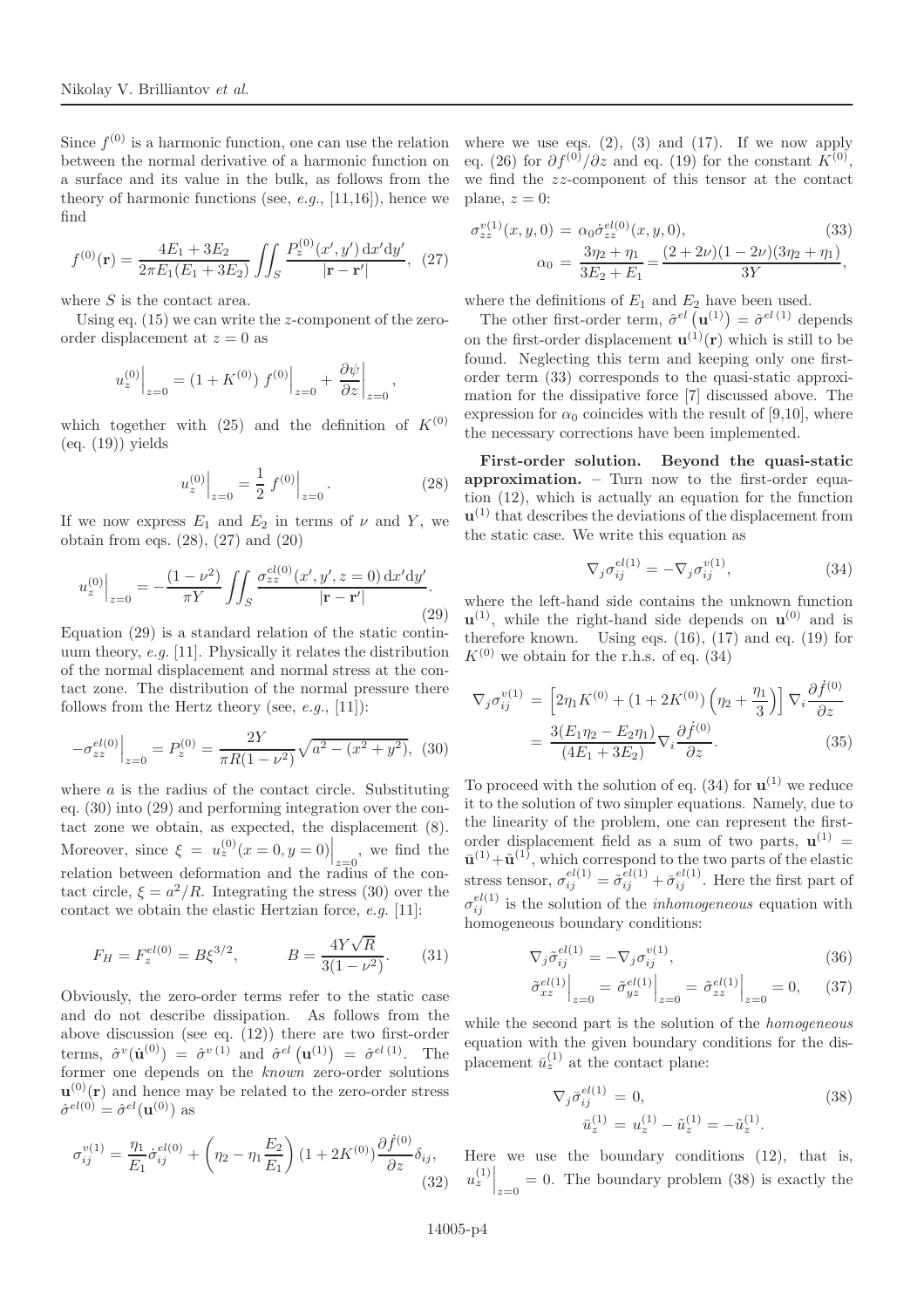same as the above problem (11) for the zero-order functions. Hence the same relation (29) holds true for the first-order functions, that is,

$$
\bar{u}_z^{(1)}\Big|_{z=0} = -\frac{(1-\nu^2)}{\pi Y} \iint_S \frac{\bar{\sigma}_{zz}^{el(1)}(x', y', z=0) \, dx' dy'}{|{\bf r} - {\bf r}'|}.
$$
\n(39)

To solve eq. (36) we write the displacement field  $\tilde{\mathbf{u}}^{(1)}$  in a form similar to this for the zero-order solution (15):

$$
\tilde{\mathbf{u}}^{(1)} = f^{(1)} \mathbf{e}_z + \nabla \varphi^{(1)}, \tag{40}
$$

where  $\varphi^{(1)} = K^{(1)} z f^{(1)} + \psi^{(1)}$ ,  $K^{(1)}$  is some constant and  $f^{(1)}$  and  $\psi^{(1)}$  are harmonic functions. Then we can write the first-order elastic stress tensor  $\tilde{\sigma}_{ij}^{el(1)}$  as

$$
\tilde{\sigma}_{ij}^{el(1)} = (1 + 2K^{(1)}) \left[ E_1(\delta_{jz} \nabla_i f^{(1)} + \delta_{iz} \nabla_j f^{(1)}) + \left( E_2 - \frac{2}{3} E_1 \right) \frac{\partial f^{(1)}}{\partial z} \delta_{ij} \right] + 2 E_1 K^{(1)} z \nabla_i \nabla_j f^{(1)} + 2 E_1 \nabla_i \nabla_j \psi^{(1)}.
$$
\n(41)

Choosing  $K^{(1)} = -\frac{1}{2}$  the above stress tensor simplifies to

$$
\tilde{\sigma}_{ij}^{el(1)} = -z E_1 \nabla_i \nabla_j f^{(1)} + 2 E_1 \nabla_i \nabla_j \psi^{(1)} \qquad (42)
$$

and the boundary conditions (37) read

$$
\left. \tilde{\sigma}_{xz}^{el(1)} \right|_{z=0} = \frac{\partial}{\partial x} \left. \left( \frac{\partial \psi^{(1)}}{\partial z} \right) \right|_{z=0} = 0, \quad (43)
$$

$$
\tilde{\sigma}_{yz}^{e(1)}\Big|_{z=0} = \frac{\partial}{\partial y} \left(\frac{\partial \psi^{(1)}}{\partial z}\right)\Big|_{z=0} = 0.
$$
 (44)

Therefore, we conclude that

$$
\left. \frac{\partial \psi^{(1)}}{\partial z} \right|_{z=0} = \text{const} = 0,\tag{45}
$$

where the last relation follows from the condition that  $\psi^{(1)}$ vanishes at infinity,  $x, y \rightarrow \infty$ , where the deformation is zero. Since  $\psi^{(1)}$  is a harmonic function, we conclude that the vanishing normal derivative on the boundary, eq. (45), implies that this function vanishes everywhere, that is,  $\psi^{(1)}(x, y, z) \equiv 0$  (see, *e.g.*, [16]). Hence

$$
\tilde{\sigma}_{ij}^{el(1)} = -E_1 z \nabla_i \nabla_j f^{(1)} \tag{46}
$$

and the third boundary condition in eq. (37),  $\tilde{\sigma}_{zz}^{el(1)} = 0$  at  $z = 0$ , is automatically fulfilled. Taking into account that the function  $f^{(1)}$  is harmonic, we obtain

$$
\nabla_j \tilde{\sigma}_{ij}^{el(1)} = -E_1 \nabla_i \frac{\partial f^{(1)}}{\partial z}.
$$
 (47)

Substituting the above relation for  $\nabla_j \tilde{\sigma}_{ij}^{el(1)}$  and eq. (35) for  $\nabla_j \sigma_{ij}^{v(1)}$  into eq. (36), we recast this equation into the form

$$
E_1 \nabla_i \frac{\partial f^{(1)}}{\partial z} = -\frac{3(E_2 \eta_1 - E_1 \eta_2)}{(4E_1 + 3E_2)} \nabla_i \frac{\partial f^{(0)}}{\partial z}
$$

which implies the relation between functions  $f^{(1)}$  and  $\dot{f}^{(0)}$ :

$$
f^{(1)} = -\alpha_1 \dot{f}^{(0)},\tag{48}
$$

$$
\alpha_1 = \frac{3(E_2\eta_1 - E_1\eta_2)}{E_1(3E_2 + 4E_1)} = \frac{(1+\nu)(1-2\nu)}{(1-\nu)Y} \left[\frac{2+2\nu}{3-6\nu}\eta_1 - \eta_2\right].
$$

The function  $f^{(1)}$  may be now exploited to express the displacement  $\tilde{u}_z^{(1)}$  on the contact plane. Using eq. (40) with  $K^{(1)} = -\frac{1}{2}$  we write for  $\tilde{u}_z^{(1)}$ 

$$
\tilde{u}_z^{(1)} = \frac{1}{2} f^{(1)} - \frac{z}{2} \frac{\partial f^{(1)}}{\partial z};\tag{49}
$$

substituting there  $f^{(1)}$  from eq. (48) we arrive at

$$
\tilde{u}_z^{(1)} = -\frac{1}{2}\alpha_1 \left(\dot{f}^{(0)} - z\frac{\partial \dot{f}^{(0)}}{\partial z}\right),\tag{50}
$$

where  $f^{(0)}$  is given by eq. (27). Thus, the above relation presents the solution for the displacement  $\tilde{u}_z^{(1)}$ . For the contact plane  $z = 0$  it yields the boundary condition for eq. (38):

$$
\bar{u}_z^{(1)}\Big|_{z=0} = -\tilde{u}_z^{(1)}\Big|_{z=0} = \frac{1}{2}\alpha_1 \dot{f}^{(0)}\Big|_{z=0}.
$$
 (51)

Taking into account that  $\frac{1}{2} \dot{f}^{(0)}\Big|_{z=0} = \dot{u}_z^{(0)}\Big|_{z=0}$ , according to eq. (28), we obtain, expressing  $\dot{u}_z^{(0)}$  in terms of  $\dot{\sigma}_{zz}^{el(0)}$ , as follows from eq. (29),

$$
\bar{u}_z^{(1)}\Big|_{z=0} = -\frac{(1-\nu^2)}{\pi Y} \iiint_S \frac{\alpha_1 \dot{\sigma}_{zz}^{el(0)}(x', y', z=0) \, dx' dy'}{|\mathbf{r} - \mathbf{r}'|}.
$$
\n(52)

Comparing then eqs. (39) and (52) we conclude that the first-order stress tensor  $\bar{\sigma}_{zz}^{el(1)}$  at the contact plane reads

$$
\bar{\sigma}_{zz}^{el(1)}\Big|_{z=0} = \alpha_1 \dot{\sigma}_{zz}^{el(0)}\Big|_{z=0}.
$$
\n(53)

Finally we obtain for the total first-order stress tensor  $\sigma_{zz}^{(1)}$ :

$$
\sigma_{zz}^{(1)}\Big|_{z=0} = \left(\bar{\sigma}_{zz}^{el(1)} + \tilde{\sigma}_{zz}^{el(1)} + \sigma_{zz}^{v(1)}\right)\Big|_{z=0}
$$
  
=  $(\alpha_0 + \alpha_1)\dot{\sigma}_{zz}^{el(0)}\Big|_{z=0}$ , (54)

where we use eqs. (33) and (53) and take into account that  $\tilde{\sigma}_{zz}^{el(1)} = 0$  on the contact plane (see eq. (37)).

The dissipative force. – The elastic inter-particles force refers to the zero-order term in the perturbation expansion (13), while the remaining terms quantify dissipation. Hence, in the linear with respect to the dissipative constants approximation, the total dissipative force reads

$$
F_z^{\nu(1)} = \iint_S \sigma_{zz}^{(1)}(x, y)|_{z=0} \, dx \, dy \,,
$$